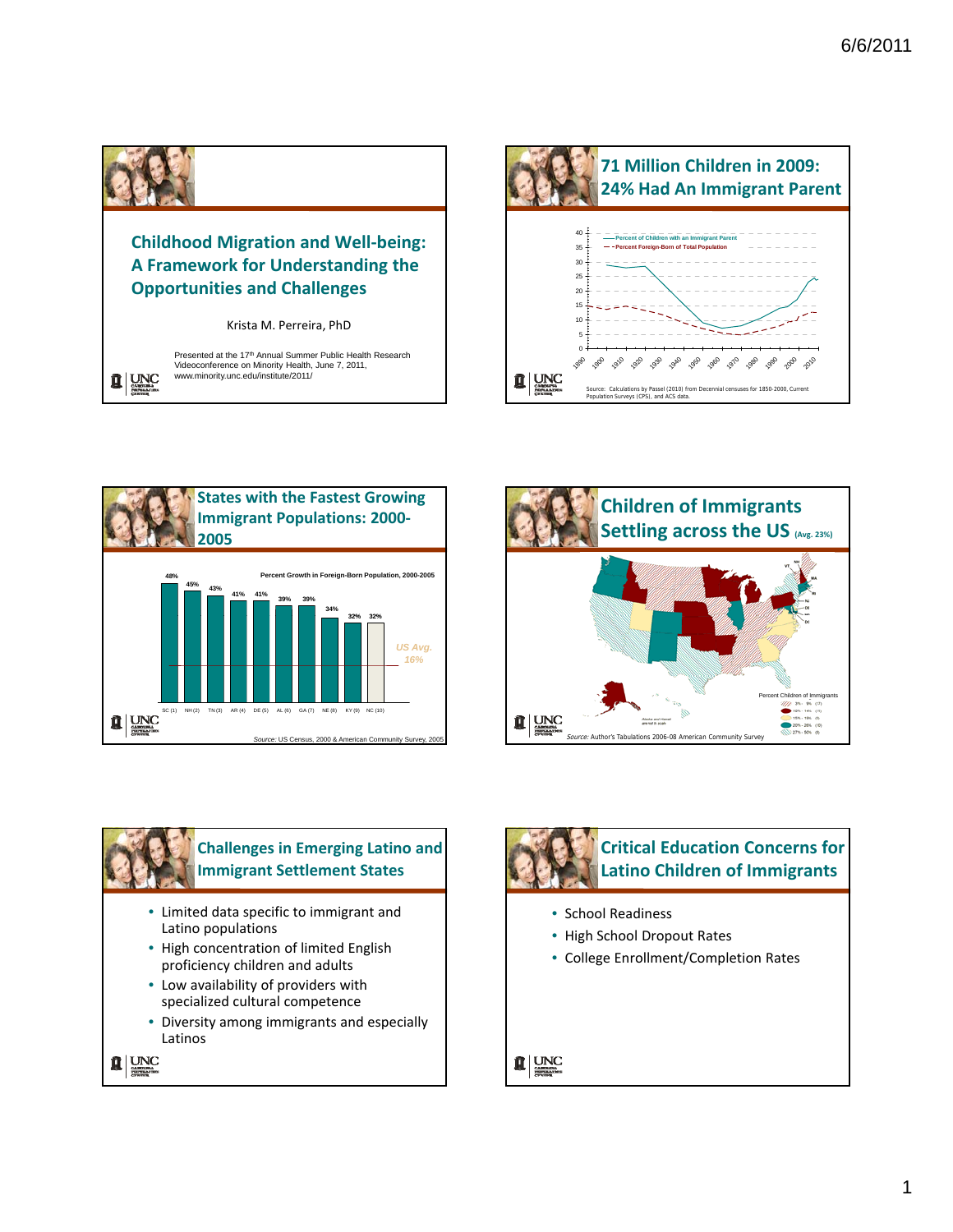









- Declining Health of Immigrants with Time in the US
- Mental Health and Substance Use
- Overweight/Obesity and related conditions (e.g., Diabetes)
- Asthma
- Access to Health Care

 $\frac{1}{2}$  MC

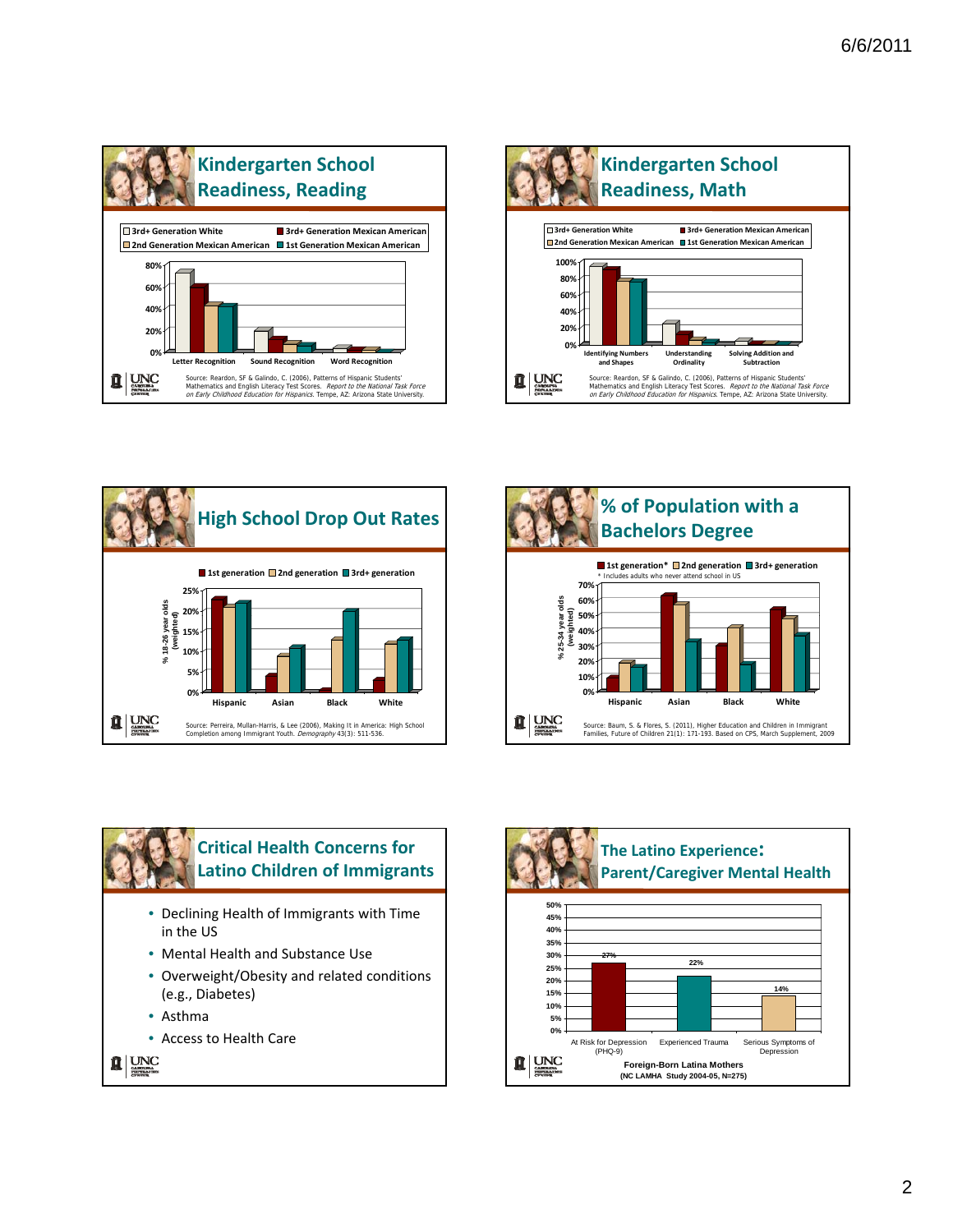